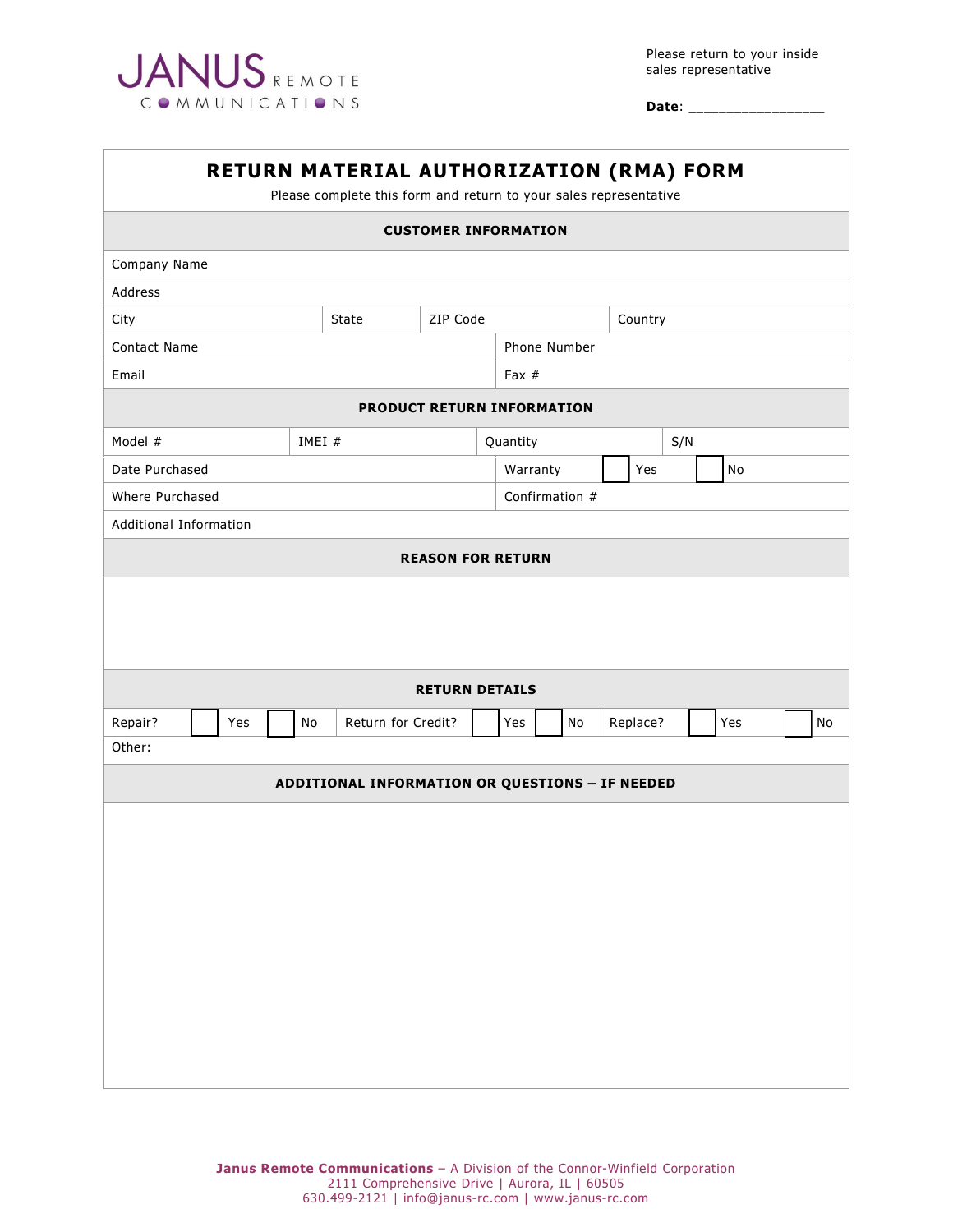

# Janus RMA Terms and Conditions

**The following are terms and conditions for Janus Return Materials Authorizations ("RMAs") ("RMA Terms") and incorporate current Janus Standard Terms & Conditions ("Standard Terms"). In particular, any repairs are subject to these RMA Terms and the Standard Terms.**

#### **Interpretation**

The following definitions shall apply to these RMA Terms and to any contract incorporating the same: **"RMA Request Form"** means the return form available on Janus's website: www.Janus.com to accompany any Defective Goods returned in accordance with these RMA Terms. Otherwise, the defined terms used in these RMA Terms shall have the meaning given in the Standard Terms.

## General RMA Terms and Conditions

- All returns must be pre-approved by Janus. Janus will respond with an RMA number and return shipping instructions.
- Returns must be packed in sturdy shipping containers. See Packaging Requirements below.
- All returns must be accompanied by a copy of the RMA Request Form.
- Janus's liability under these RMA Terms is limited in accordance with the relevant provisions in the Standard Terms.
- These RMA Terms and any dispute or claim arising out of or in connection with them or their subject matter or formation (including non-contractual disputes or claims), shall be governed and construed in accordance with the laws of the State of Illinois and the parties agree to submit to the exclusive jurisdiction of the Illinois courts.

# In Warranty Repairs / Potential Repair Charges

By accepting our RMA approval and returning your Goods for Warranty repair, you, the customer, acknowledge that the following conditions will result in additional charges and the Warranty shall not be valid if during the receiving, analysis, or repair of your units, it is determined that:

- 1. Customer damage or misuse, either through handling, hookup, mechanical damage, ESD, or otherwise was the reason for failure;
- 2. Rework of the Goods performed by the customer resulted in the need for return and repair;
- 3. Goods labels have been damaged or removed;
- 4. There is no fault found with the Goods;
- 5. Defect arose as a result of any causes listed in Janus' Standard Terms Conditions;
- 6. We will not accept contaminated goods.

In the event that our inspection of the Goods reveals that the Warranty does not apply, you will pay for the time involved in such inspection at the rates below for Non-Warranty Repairs. You understand that we cannot know, or estimate for you, beforehand how long any inspection will take.